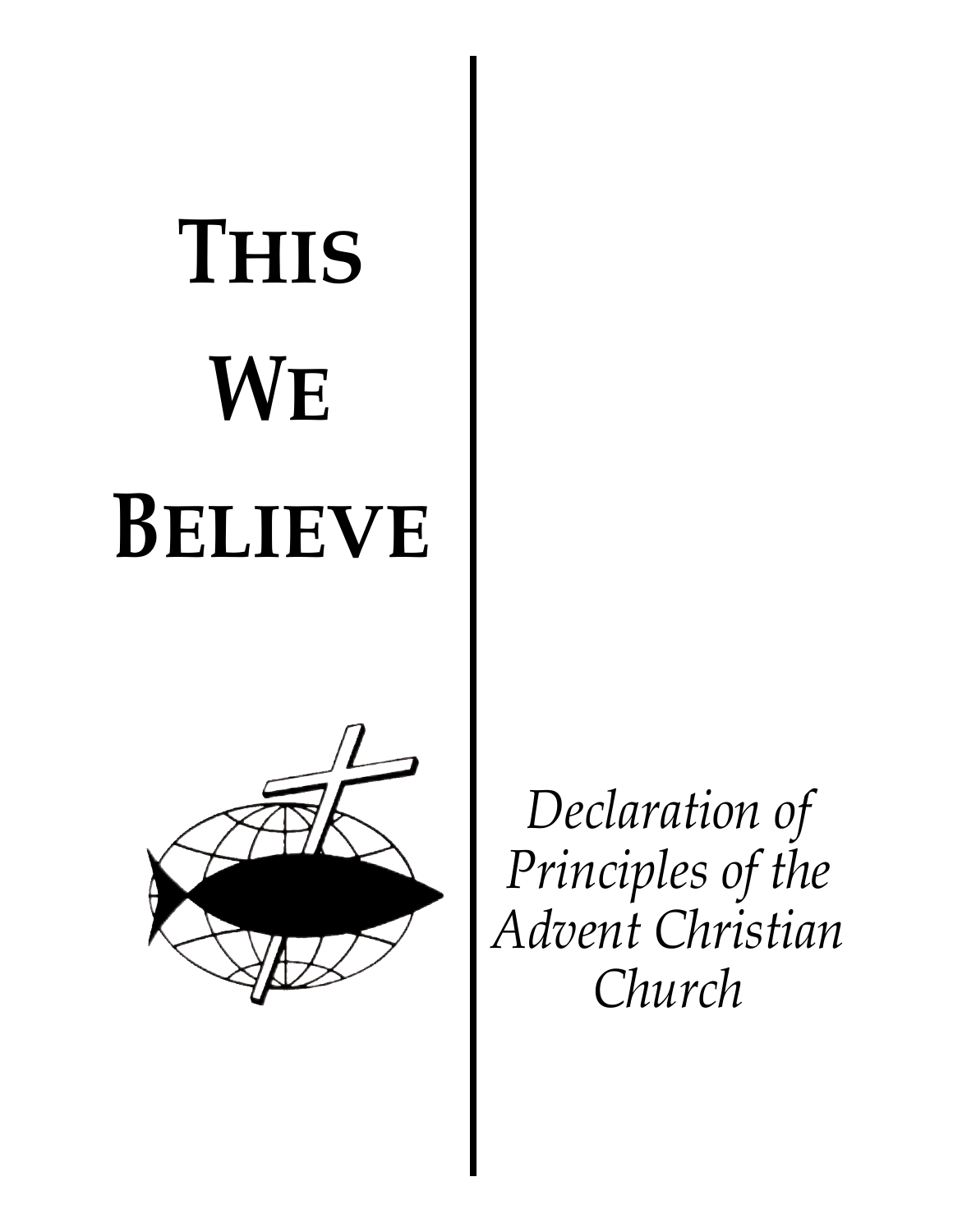What happened in the northeastern United States between 1831 and 1844 is more unbelievable than fiction! During this brief period, the message of the emminent personal Advent of Christ shook America and Canada and permanently changed the doctrinal teaching of evangelical churches.

 The movement began with the urgent voice of William Miller, a Baptist farmer from the frontier of eastern New York State, and rose into a tidal wave of traveling preachers and lecturers who flooded North America's countryside and greatest cities (Montreal, Boston, New York, Newark, Cincinnati, Philadelphia, Washington and Baltimore) until over a million people looked to the heavens for Christ's coming. This Advent Awakening gave birth to several denominations in the years that followed, and the Advent Christian denomination was one.

#### **How the Declaration of Principles developed**

Advent Christians have every reason to be proud of the dedication, commitment, sincerity and fervor of these early American Adventists.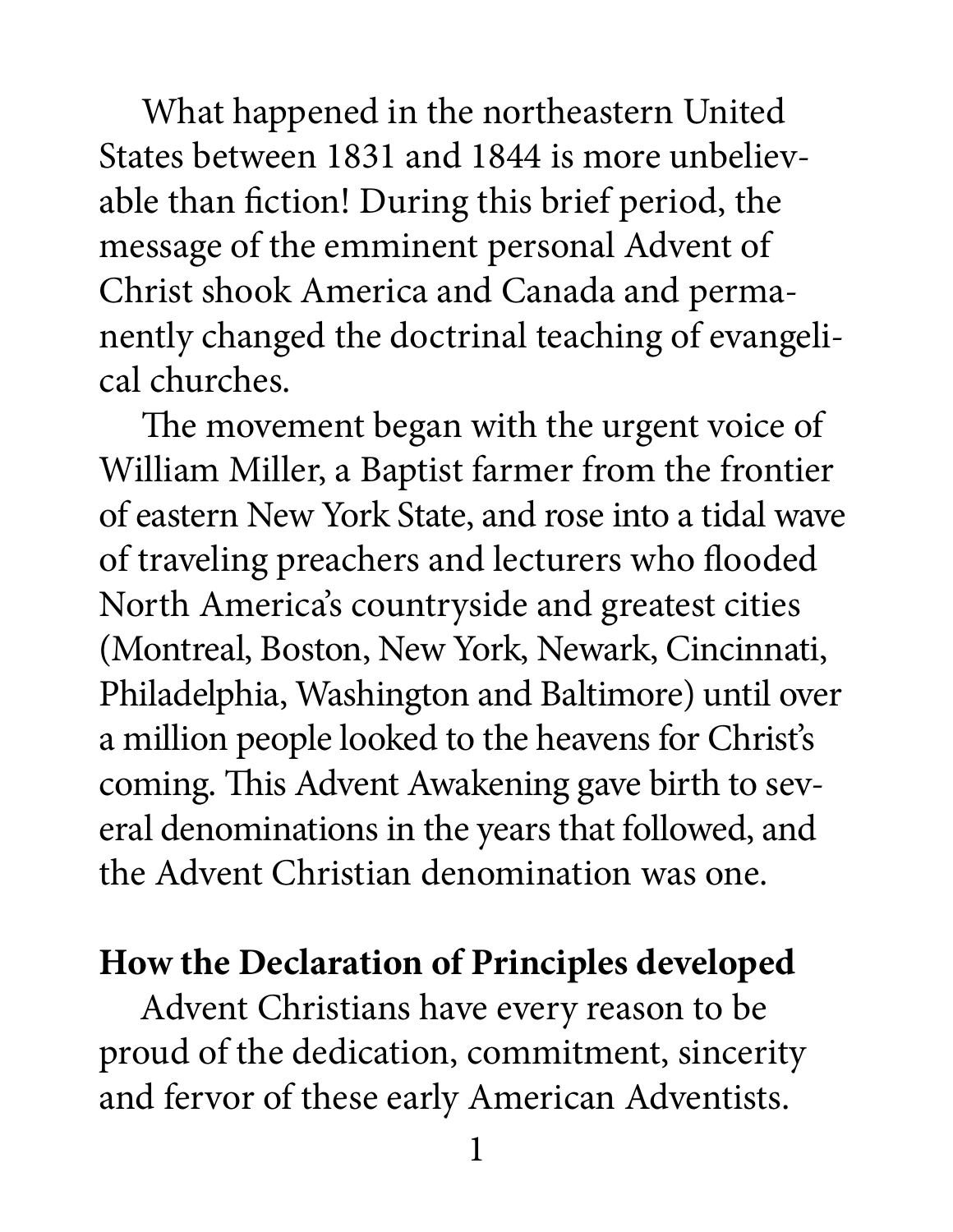This remains true even though at several points we may disagree with what they taught. Those faithful servants of Christ changed the way Christians think about Christ's return so that Bible-believing Americans and Canadians look for the Lord's coming in the near future.

 And yet, when the Advent Christians organized in 1860, their doctrines included more than the message of Christ's return, for their study of Scripture had led them to other truths. They shared many of these with Christian denominations in general, but they had developed some out of their own examination of the Bible and contemplation of the Lord's return.

 The distinctive teachings of the denomination tended to cluster around the doctrine of the second advent, and to fall into the area of theology, which theologians call "eschatology" (Greek for "study of the last things"). Yet, when we Advent Christians today are asked to set forth what we believe, we desire to make clear both where we hold doctrines in common with other Christian bodies and where our views may differ.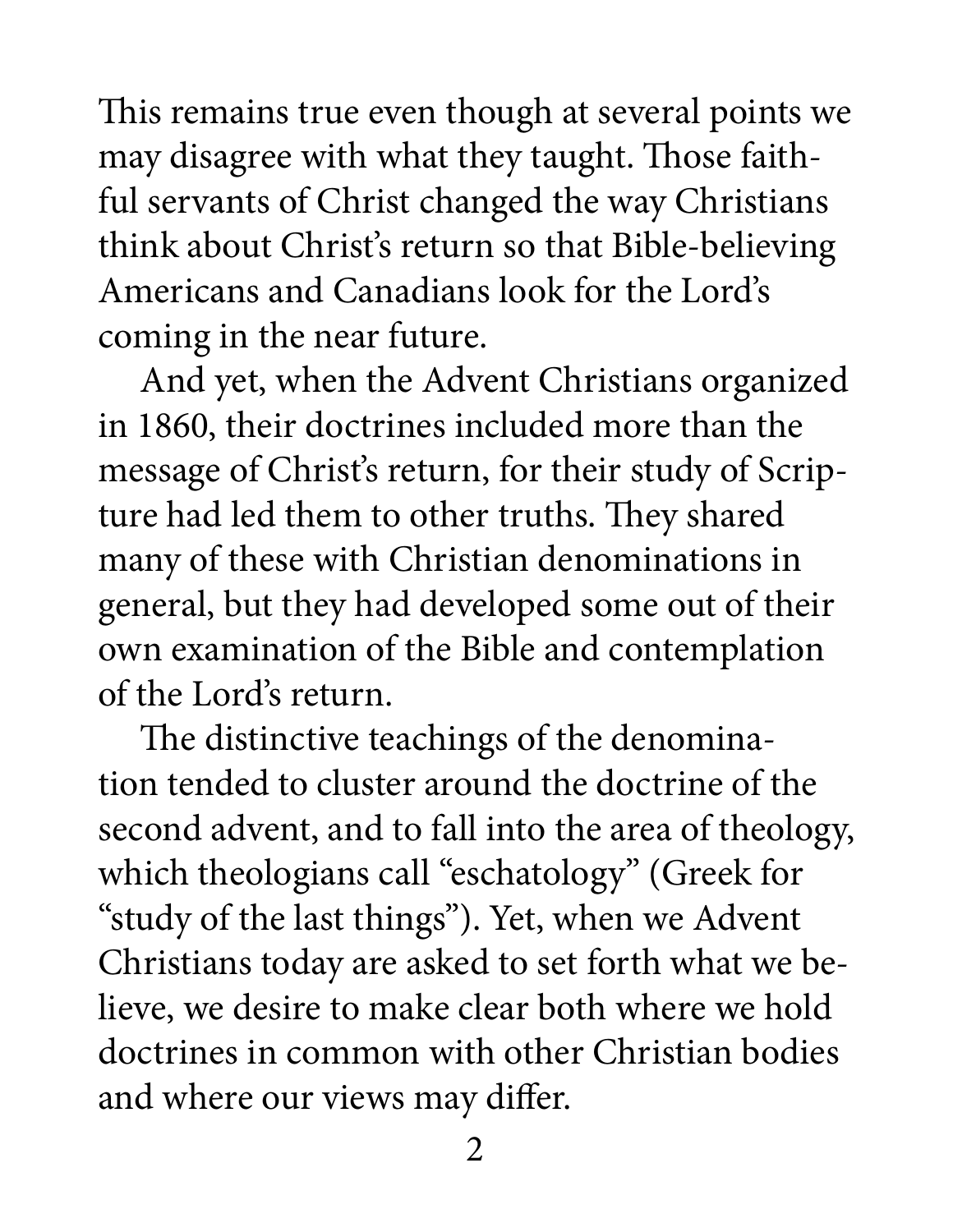Advent Christians do this by means of our Declaration of Principles. The earlier Adventists had prepared a statement of their views at Albany, New York, in 1845, to "declare to the world that the Scriptures teach among others, the following (10) Important Truths." Yet, it was not until 1881 that Advent Christians formed their own distinctive Declaration of Principles, developed at Worcester, Massachusetts, and ratified at conventions held that year in Worcester and in Foreston, Illinois.

 In January, 1900, at Boston, the denomination unanimously adopted a more concise Declaration of Principles consisting of 10 articles, which summarized the views commonly held among Advent Christians. This declaration has remained the same except for occasional amendments, the most recent being a strengthening of the statement on Scripture (1964) and an expansion of our position on war (1972).

#### **What is a Declaration of Principles?**

One of the privileges possessed by Advent Christians is freedom of conscience to study and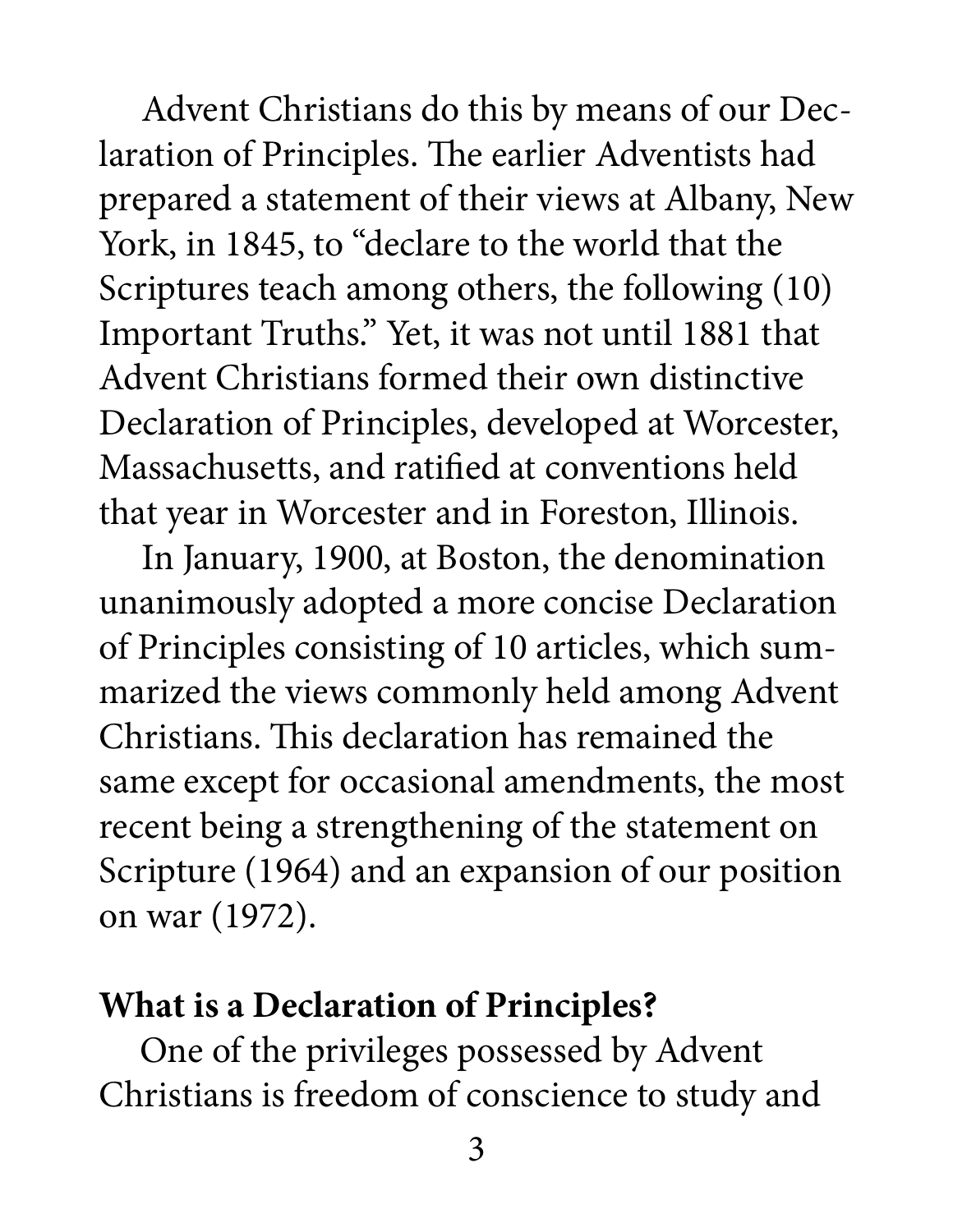follow the teachings of Scripture. We are not a denomination in a narrow sectarian sense, and it is important to recognize this as we study and develop the doctrines expressed in the Advent Christian Declaration of Principles.

 There is the temptation to view the Declaration of Principles as a creed, a doctrinal statement to which total conformity is required at every point. E. P. Woodward, who served as chairman of the committee that prepared the 1900 Declaration, warned against yielding to this temptation when he wrote:

*Do not forget that this is not a creed. It is simply a statement of what the denomination, as a whole, believes. It is never used as a "Shibboleth," which must be repeated before one can enter an Advent Christian church. "Christian character" is our only test of church fellowship, and members are frequently received who do not assent to all the points in this "Declaration." The truth is trusted to commend itself to those who are not perfectly familiar with it, thus securing a more essential unity than by requiring assent to a "creed."*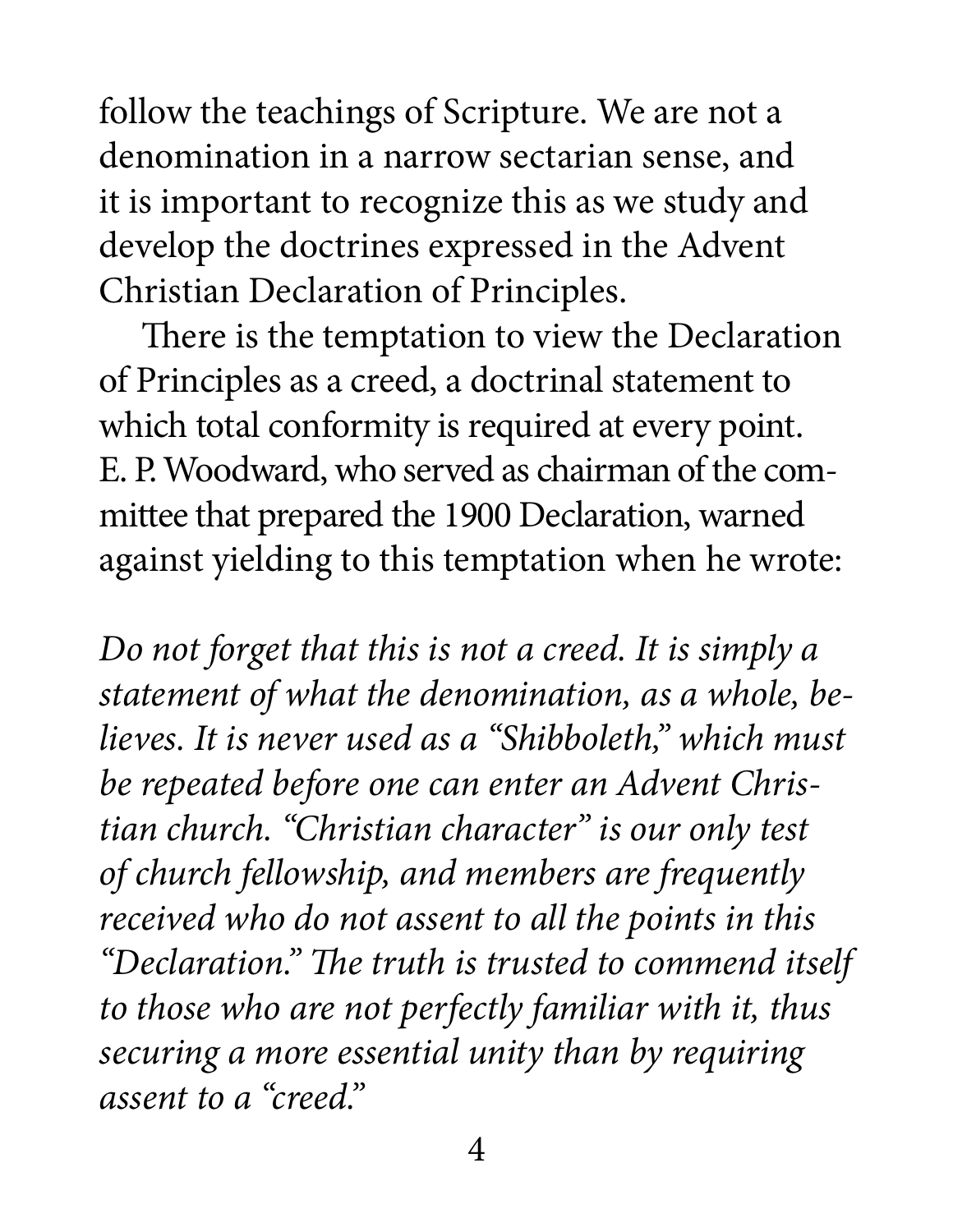While strict doctrinal standards have been set for those in the ministry and teaching positions, Advent Christians have granted to one another the freedom and responsibility of believing, studying and following the Scriptures. Clearly the editor of the "World's Crisis" was correct in reporting that our principles are "not rigidly binding rules to which every Advent Christian must give consent in order to remain a member. They are merely descriptive of what most Advent Christians believed at the time when they were formulated."

 If the Advent Christian Declaration of Principles is not a creed to which all must subscribe in every detail, neither is it exhaustive and comprehensive of all points commonly believed by Advent Christians. Some theological creeds (the Westminster Confession of Faith is an excellent example) provide comprehensive and exhaustively detailed presentations of the total teaching of denominations. Our Declaration of Principles speaks, rather, in broad and general terms about Scripture, God and salvation. Its more precise and explicit statements and details relate to the more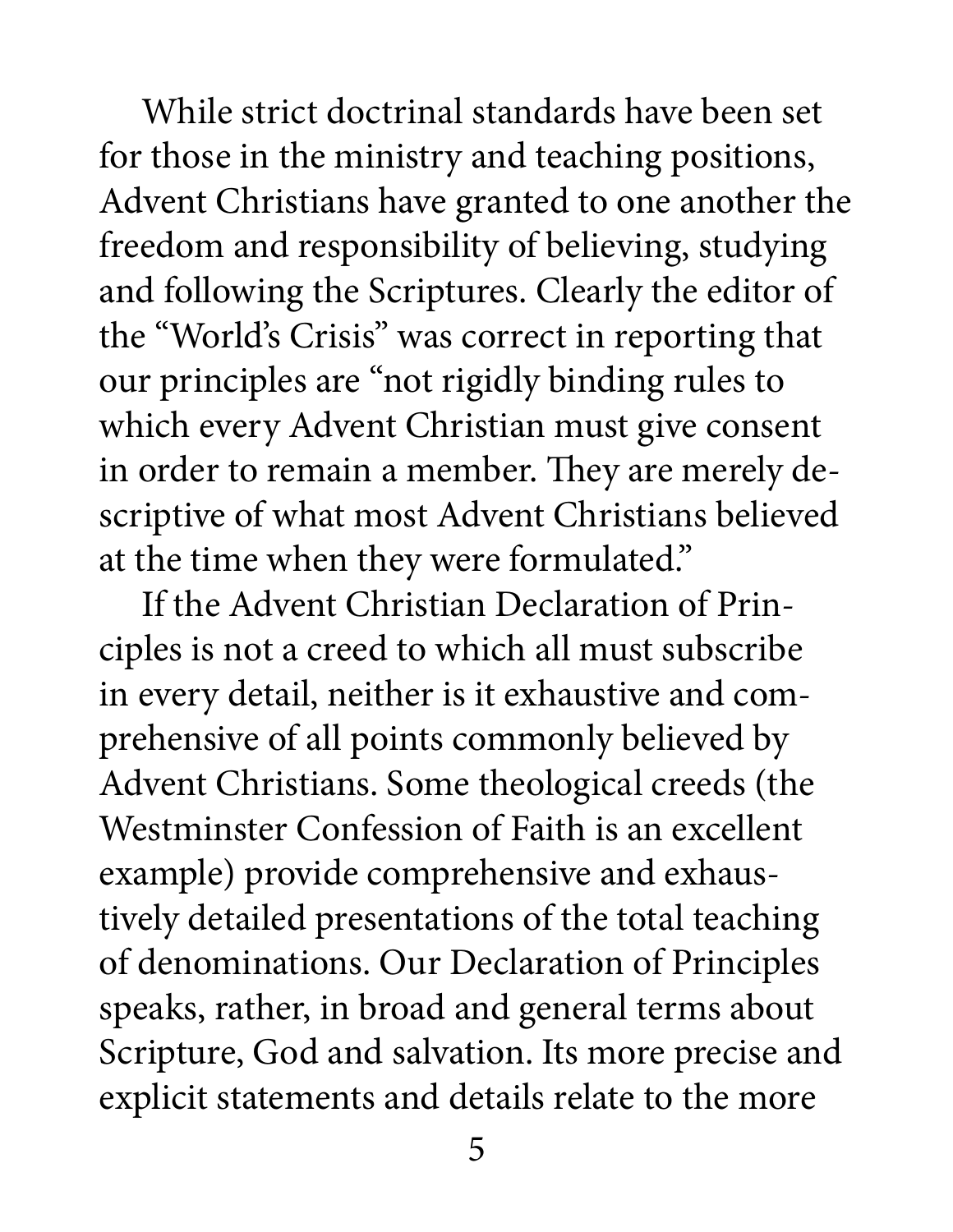distinctive and unique denominational positions. Still, even on these positions that characterize the denomination, the document addresses the central and broadly held views without going into all details one might expect.

 Part of the breadth of statement derives from the brevity of the Declaration of Principles since it only contains some 750 words. Granted that brevity, not much space can be allotted to details. Again, it was intended only as a statement of our "principles" and, therefore, rightly concentrates on positions that are both central and distinctive of Advent Christians. Since members of our denomination recognize a fundamental loyalty to Scripture ("No creed but the Bible" was an early watchword), they have extended to one another freedom of interpretation so long as one is appealing to the written Word for doctrine. Most Advent Christians of the past and present agree on the principles declared in this brief document, while still allowing one another freedom of conscience on the details.

— Dr. David A. Dean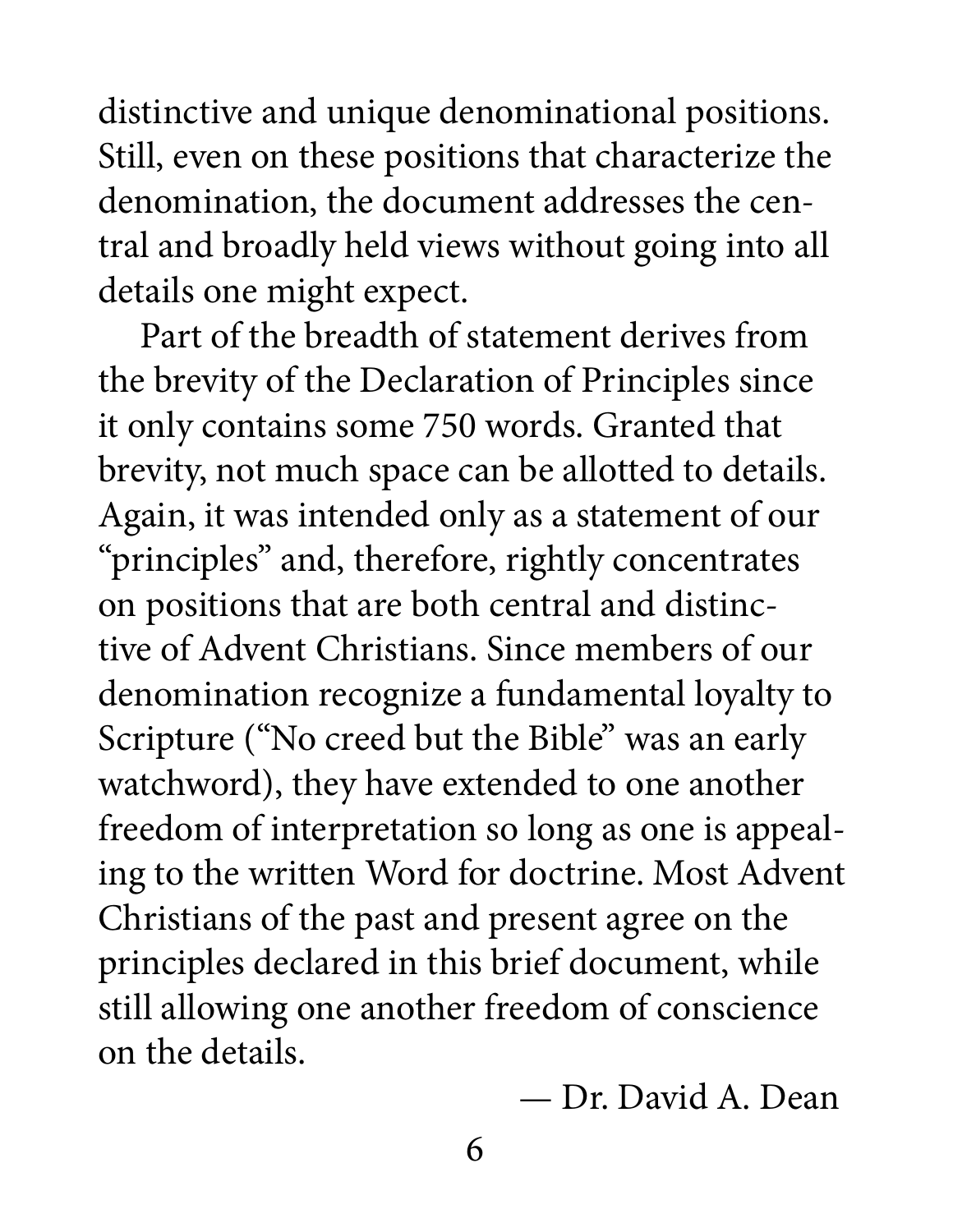### **The Declaration of Principles**

**I.** We believe that the Bible is the inspired Word of God, being in its entirety a revelation given to man under divine inspiration and providence; that its historic statements are correct, and that it is the only divine and infallible standard of faith and practice. *(Romans 15:4; 2 Timothy 3:15–16; John 17:17)*

**II.** We believe, as revealed in the Bible:

 **a.** In one God, our Father, eternal, and infinite in his wisdom, love and power, the Creator of all things, "in whom we live, and move, and have our being." *(Genesis 1:1; Isaiah 40:28)*

 **b.** And in Jesus Christ, our Lord, the only begotten Son of God, conceived of the Holy Spirit, born of the Virgin Mary; who came into our world to seek and to save that which was lost; who died for our sins, who was raised bodily from the dead for our justification; who ascended into heaven as our High Priest and Mediator, and who will come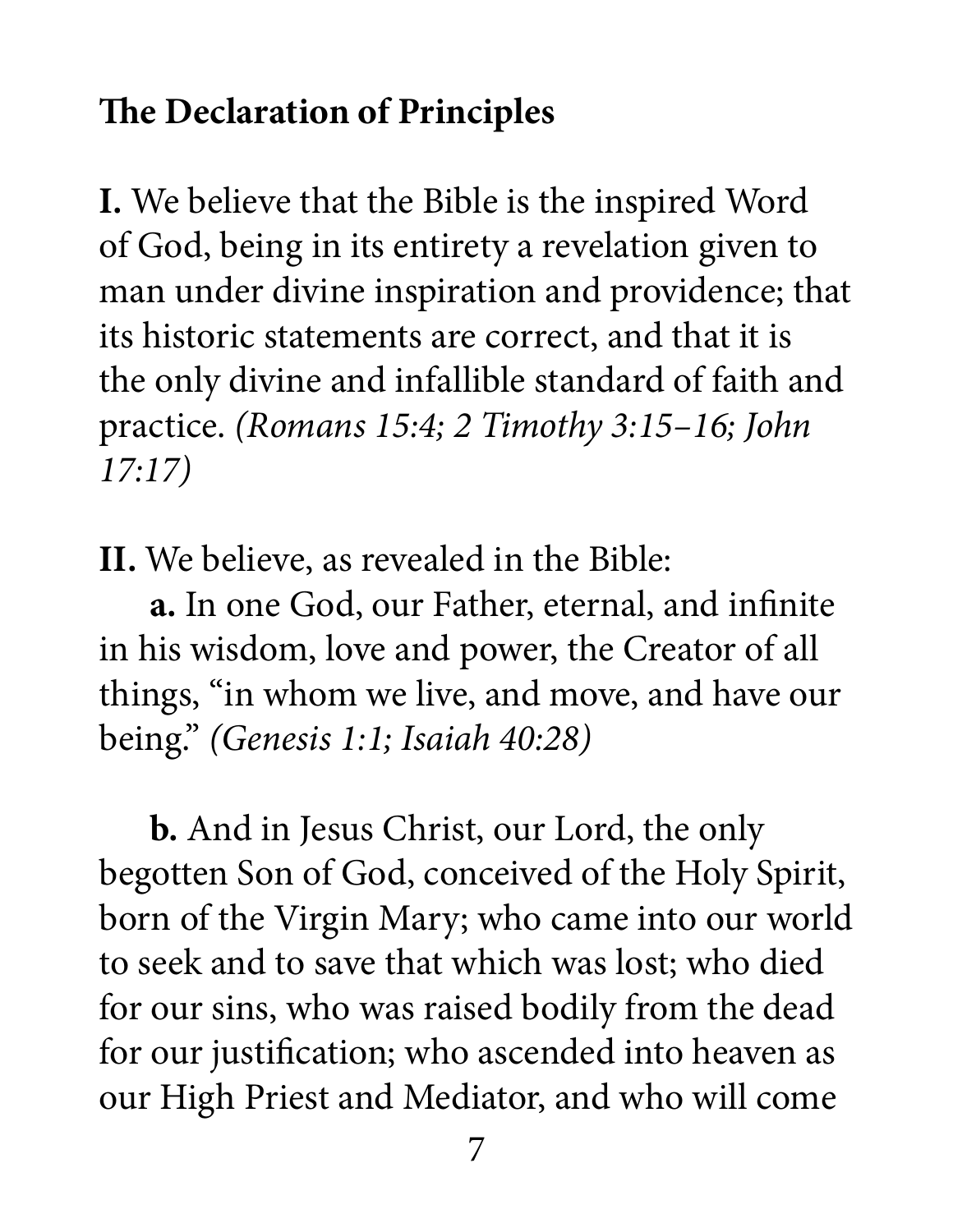again in the end of this age, to judge the living and the dead, and to reign forever and ever. *(1 Timothy 3:16)*

 **c.** And in the Holy Spirit, the Comforter, sent from God to convince the world of sin, of righteousness and of judgment, whereby we are sanctified and sealed unto the day of redemption. *(John 14:16, 26; John 16:7–11; Ephesians 1:13–14)*

**III.** We believe that man was created for immortality, but that through sin he forfeited his divine birthright; that because of sin, death entered into the world, and passed upon all men; and that only through faith in Jesus Christ, the divinely ordained Life-giver, can men become "partakers of the divine nature," and live forever. *(2 Timothy 1:10; Romans 2:7; 1 Corinthians 15:22, 51–54)*

**IV.** We believe that death is a condition of unconsciousness to all persons, righteous and wicked; a condition that will remain unchanged until the resurrection at Christ's second coming, at which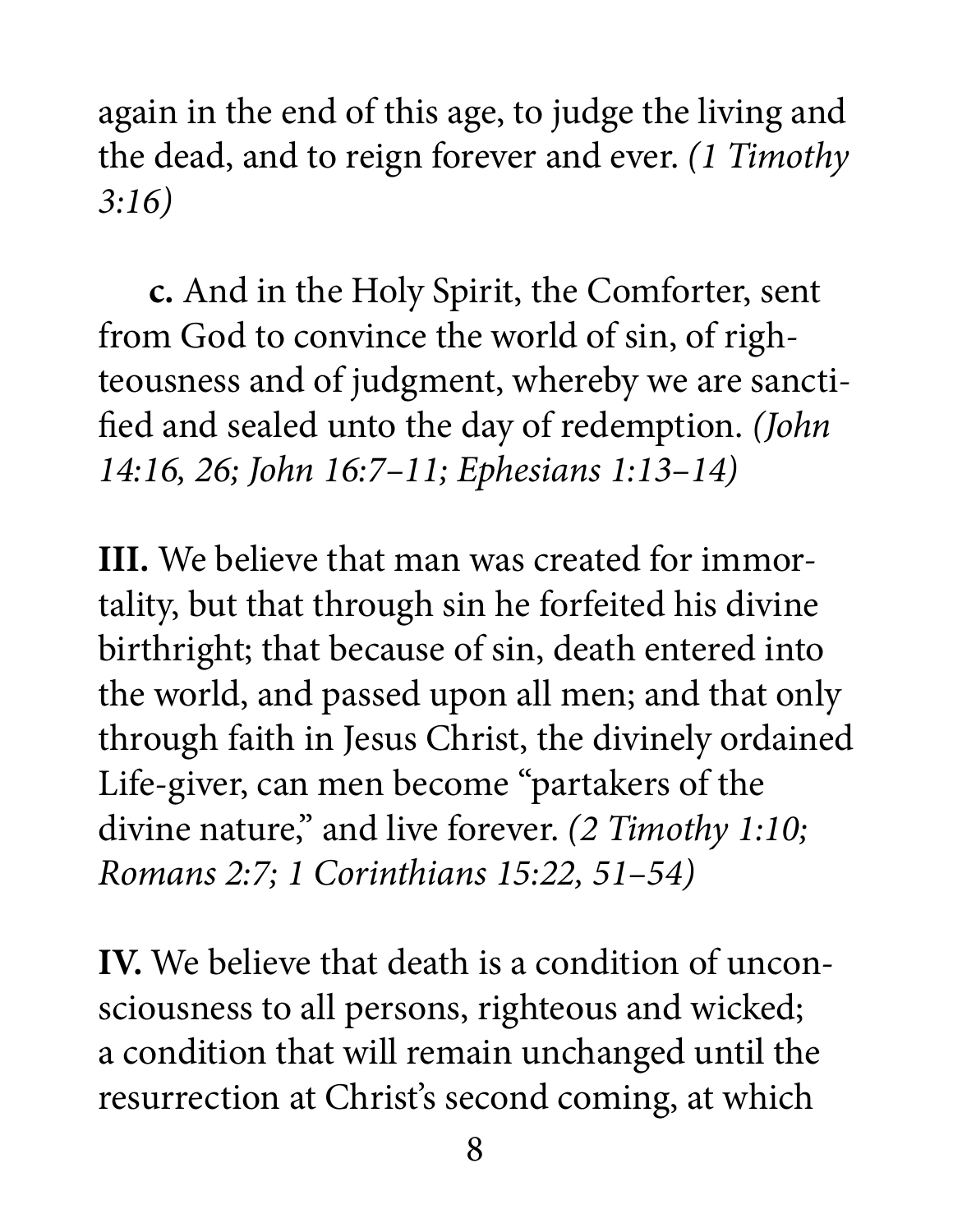time the righteous will receive everlasting life while the wicked will be "punished with everlasting destruction;" suffering complete *extinction of being. (Ecclesiastes 9:5; Job 14:14; John 5:28–29; Matthew 10:28)*

**V.** We believe that salvation is free to all those who, in this life and in this age, accept it on the conditions imposed, which conditions are simple and inflexible, namely, turning from sin, repentance toward God, faith in the Lord Jesus Christ, and a life of consecration to the service of God; thus excluding all hope of a future probation, or of universal salvation. *(John 3:16; 2 Corinthians 6:1–2; Luke 13:22–30)*

**VI.** We believe that Jesus Christ, according to his promise, will come again to this earth, even "in like manner" as he went into heaven — personally, visibly and gloriously — to reign here forever; and that this coming is the hope of the church, inasmuch as upon that coming depend the resurrection and reward of the righteous, the abolition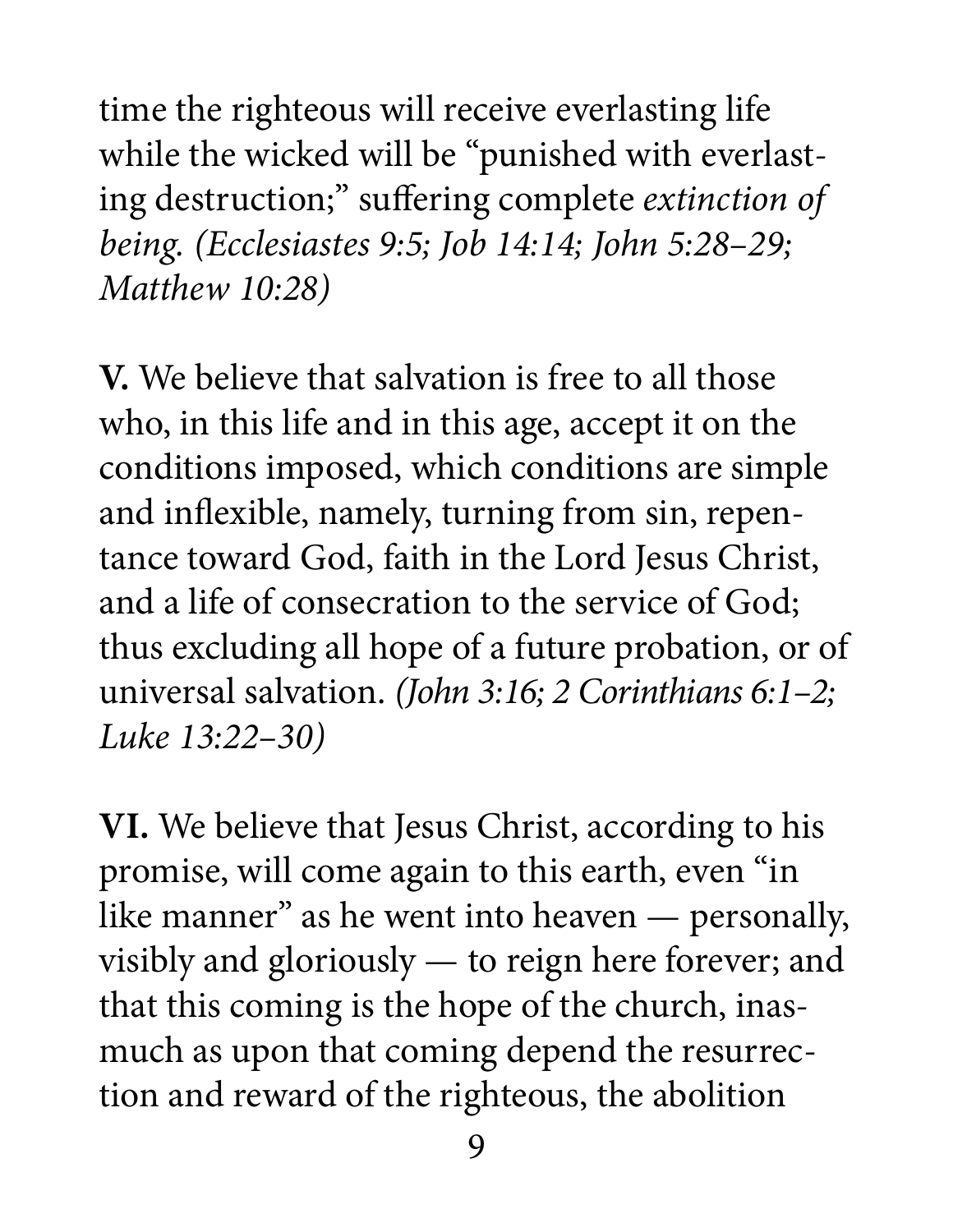of sin and its consequences, and the renewal of the earth — now marred by sin — to become the eternal home of the redeemed, after which event the earth will be forever free from sin and death. *(Acts 1:11; 1 Thessalonians 4:16–17; Revelation 22:12–13)*

**VII.** We believe that Bible prophecy has indicated the approximate time of Christ's return; and comparing its testimony with the signs of our times, we are confident that he is near, "even at the doors," and we believe that the great duty of the hour is the proclamation of this soon-coming redemption, the defense of Bible authority, inspiration and truth, and the salvation of lost men. *(2 Peter 1:19–21; Matthew 24:42–45; Revelation 22:17)*

**VIII.** We believe the church of Christ is an institution of divine origin, which includes all true Christians, of whatever name; but that local church organizations should be independent of outside control, congregational in government,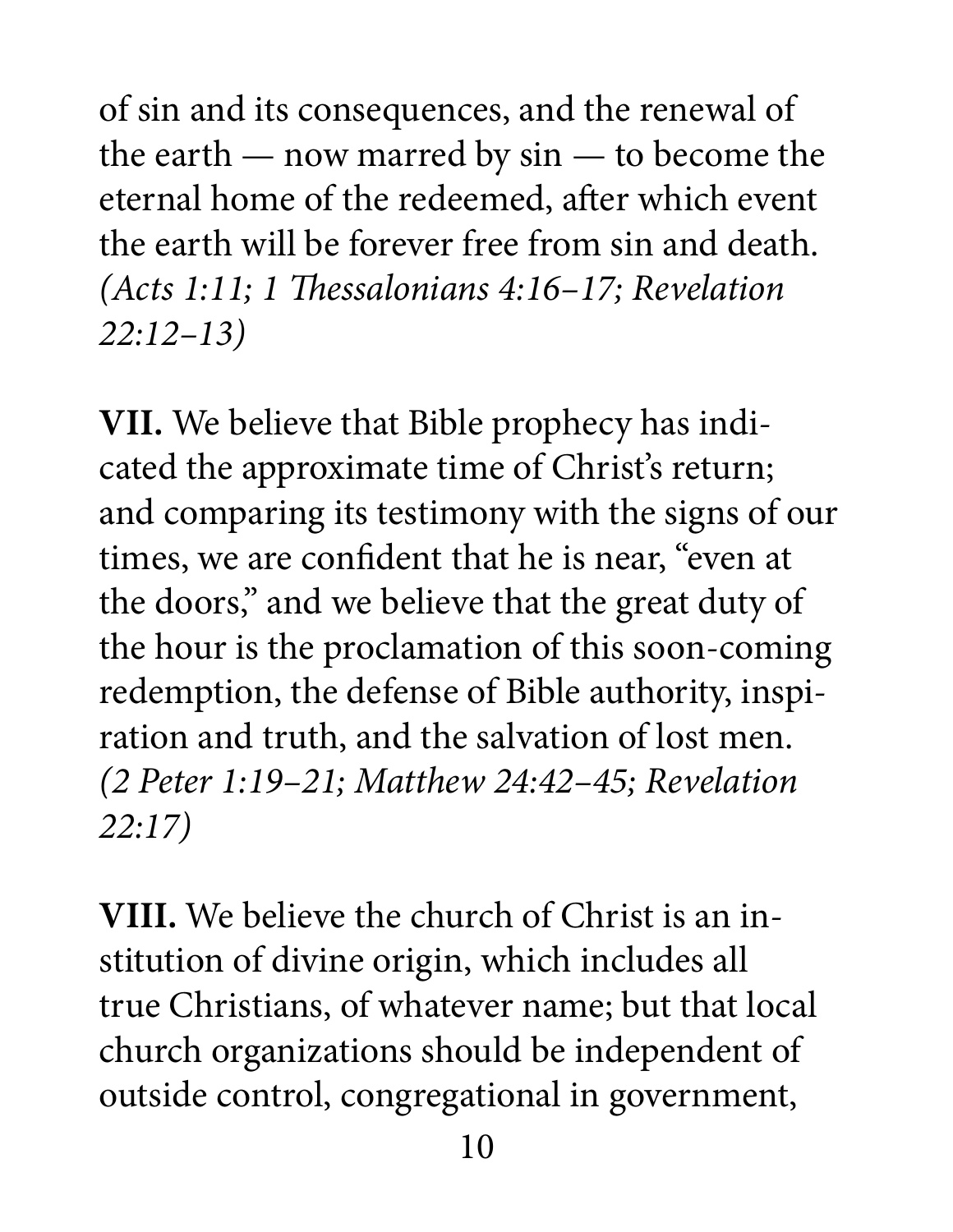and subject to no dictation of priest, bishop or pope — although true fellowship and unity of action should exist between all such organizations. *(Matthew 16:18; Ephesians 4:11–16)*

**IX.** We believe that the only ordinances of the church of Christ are Baptism and the Lord's Supper; immersion being the only true baptism. *(Matthew 28:19; Romans 6:3–5; 1 Corinthians 11:23–26)*

**X.** We believe that the first day of the week, as the day set apart by the early church in commemoration of Christ's resurrection, should be observed as the Christian Sabbath, and used as a day of rest and religious worship. *(Psalm 118:22–24; Luke 24:1–12; 1 Corinthians 16:2)*

**XI.** We believe that war is contrary to the spirit and teachings of our Lord and Master, Jesus Christ; that it is contrary to the spirit of true brotherhood, and that our influence should be used against it. We believe the Bible also teaches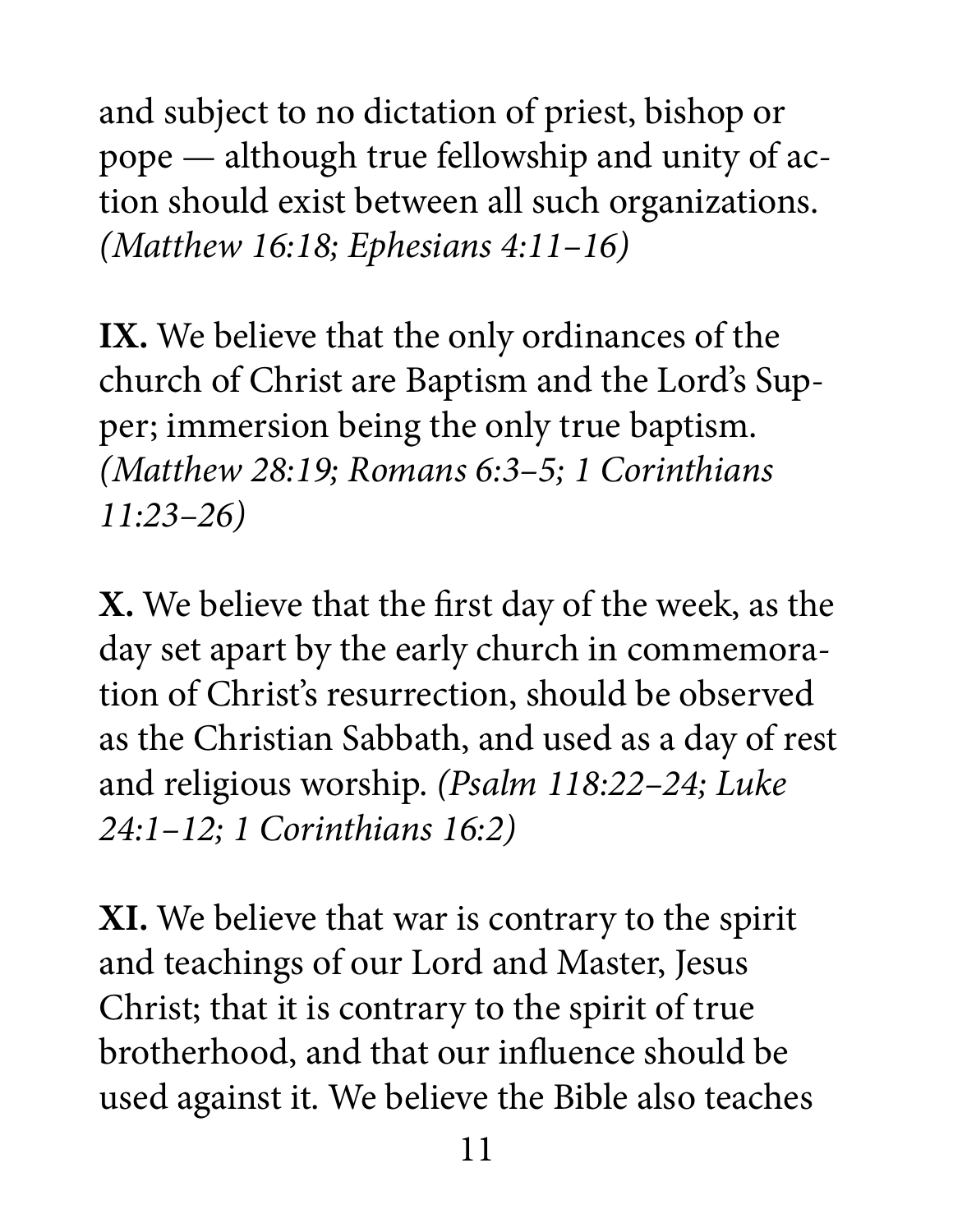that properly constituted government is ordained of God and is a divine instrument for man's welfare and protection. When an Advent Christian decides on the basis of Scripture and conscience, either to bear arms or to submit to penalities imposed for his refusal to do so, local Advent Christian congregations should extend continued fellowship and nurture. *(Romans 13:1–7; Matthew 15:15–22)*

*Dr. David A. Dean was Berkshire Professor for Advent Christian Studies at Gordon-Conwell Theological Seminary in South Hamilton, Massachusetts. He is now retired and lives in Dowling Park, Fla. The introduction by Dr. Dean is excerpted from* "Resurrection: His and Ours" *© 1977 by the Advent Christian General Conference of America. Additional copies of the Declaration of Principles are available from:*

> **Venture Bookstore** Advent Christian General Conference PO Box 690848 Charlotte, NC 28227 (704)545-6161 fax (704)573-0712 e-mail: venture@acgc.us